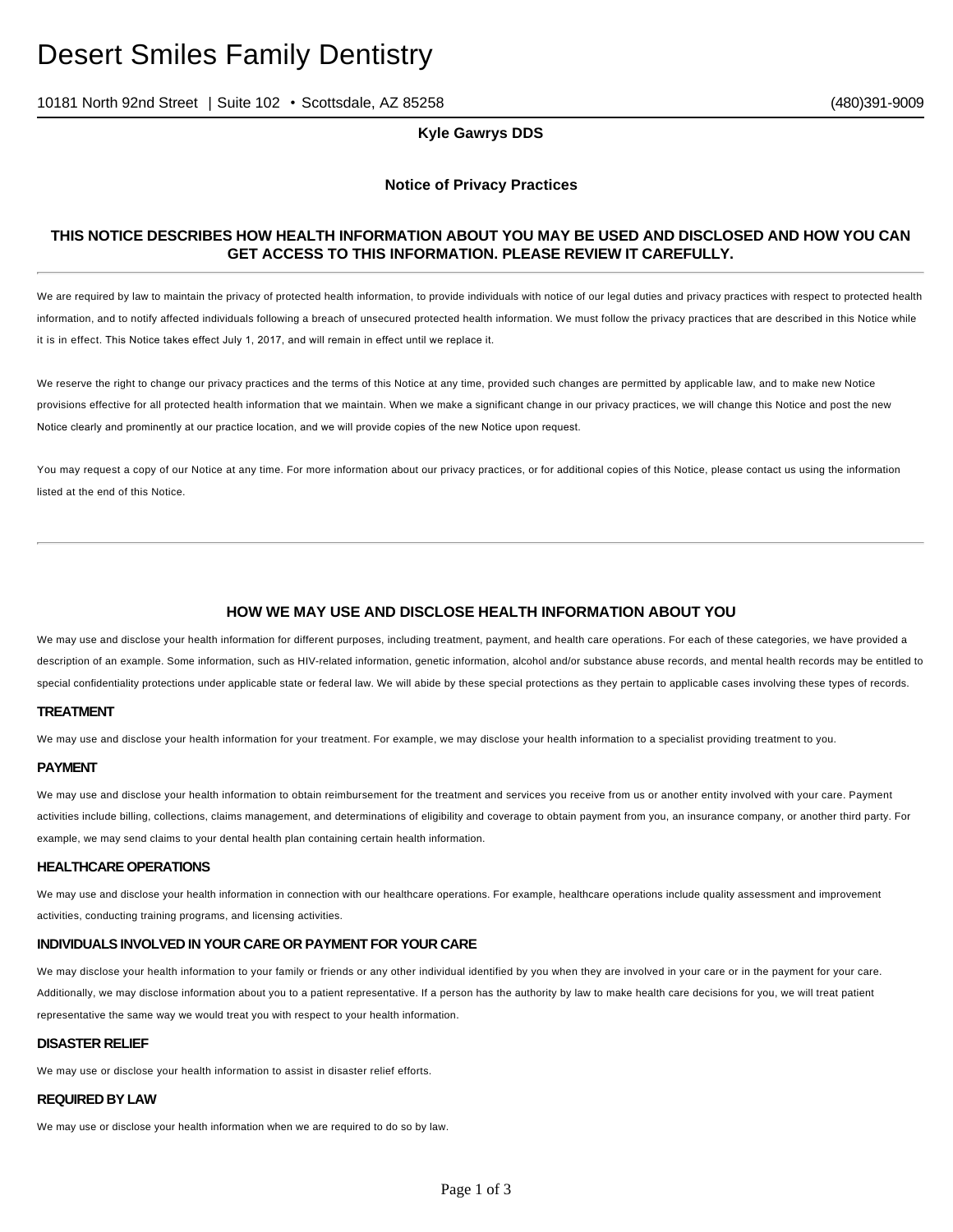# **PUBLIC HEALTH ACTIVITIES**

We may disclose your health information for public health activities, including disclosures to;

-Prevent or control disease, injury or disability;

-Report child abuse or neglect;

-Report reactions to medication or problems with products or devices;

-Notify a person of a recall, repair, or replacement of products or devices;

-Notify a person who may have been exposed to a disease or condition; or

-Notify the appropriate government authority if we believe a patient has been the victim of abuse, neglect, or domestic violence.

#### **NATIONAL SECURITY**

We may disclose to military authorities the health information of Armed Forces personnel under certain circumstances. We may disclose to authorized federal officials health information required for lawful intelligence, counter intelligence, and other national security activities. We may disclose to correctional institution or law enforcement official having lawful custody the protected health information of an inmate or patient.

## **SECRETARY OF HHS**

We will disclose your heath information to the Secretary of the U.S. Department of Health and Human Services when required to investigate or determine compliance with HIPAA.

#### **WORKER'S COMPENSATION**

We may disclose your PHI to the extent authorized by and to the extent necessary to comply with laws relating to worker's compensation or other similar programs established by law.

## **LAW ENFORCEMENT**

We may disclose your PHI for law enforcement purposes as permitted by HIPAA, as required by law, or in response to a subpoena or court order.

## **HEALTH OVERSIGHT ACTIVITIES**

We may disclose you PHI to an oversight agency for activities authorized by law. These oversight activities include audits, investigations, inspections, and credentialing, as necessary for licensure and for the government to monitor the health care system, government programs, and compliance with civil rights laws.

#### **JUDICIAL AND ADMINISTRATIVE PROCEEDINGS**

If you are involved in a lawsuit or a dispute, we may disclose your PHI in response to a court or administrative order. We may also disclose health information about you in response to a subpoena, discovery request, or other lawful process instituted by someone else involved in the dispute, but only if efforts have been made, either by the requesting party or us, to tell you about the request or to obtain an order protecting the information requested.

#### **RESEARCH**

We may disclose your PHI to researchers when their research has been approved by an institutional review board or privacy board that has reviewed the research proposal and established protocols to ensure the privacy of your information.

#### **CORONERS, MEDICAL EXAMINERS, AND FUNERAL DIRECTORS**

We may release your PHI to a coroner or medial examiner. This may be necessary, for example to identify a deceased person or determine the cause of death. We may also disclose PHI to funeral directors consistent with applicable law to enable them to carry out their duties.

## **OTHER USES AND DISCLOSURES OF PHI**

Your authorization is required, with a few exceptions, for disclosure of psychotherapy notes, use or disclosure of PHI for marketing, and for the sale of PHI. We will also obtain your written authorization before using or disclosing your PHI for purposes other than those provided for in this Notice (or as otherwise permitted or required by law). You may revoke an authorization in writing at any time. Upon receipt of the written revocation, we will stop using or disclosing your PHI, except to the extent that we have already taken action in reliance on the authorization.

# **YOUR HEALTH INFORMATION RIGHTS**

## **ACCESS**

You have the right to look at or get copies of your health information, with limited exceptions. You must make the request in writing. You may obtain a form to request access by using the contact information listed at the end of this Notice. You may also request access by sending us a letter to the address at the end of this Notice. If you request information that we maintain on paper, we may provide photocopies. If you request information that we maintain electronically, you have the right to an electronic copy. We will use the form and format you request if readily producible. We will charge you a reasonable cost-based fee for the cost of supplies and labor of copying, and for postage if you want copies mailed to you. Contact us using the information at the end of this Notice for an explantation of our fee structure.

If you are denied a request for access,you have the right to have the denial reviewed in accordance with the requirements of applicable law.